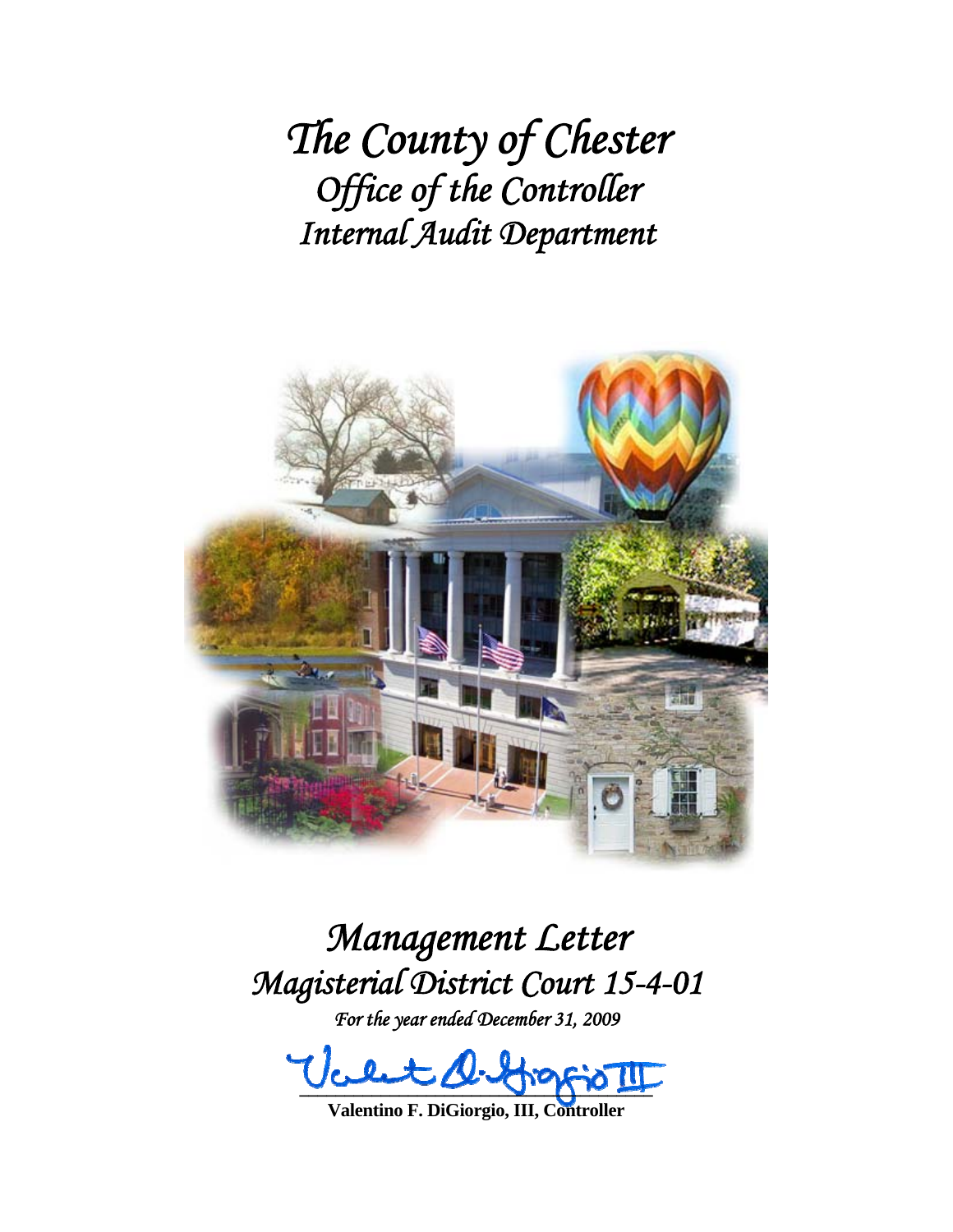#### **To: Magisterial District Judge Jeremy M. Blackburn**

#### *Introduction*

On August 30, 2010, Internal Audit completed an audit of Magisterial District Court 15-4-01 (*District Court*). Carissa M. Petrelia was the auditor-in-charge and was assisted by 1 additional audit staff member. Internal Audit is required by County Code to review district courts annually to ensure compliance with policies and procedures mandated by the Administrative Office of Pennsylvania Courts and/or District Justice Administration and to assess their overall internal control structure. The scope of our audit included a review of the following:

- Cash and Petty Cash
- Undisbursed Funds
- Cash Receipts
- Manual Receipts
- Cash Disbursements
- Voided Transactions
- Overall Compliance.

We conducted our audit in accordance with generally accepted auditing standards and standards applicable to financial audits contained in *Government Auditing Standards* published by the Comptroller of the United States. We have also issued our Independent Auditor's Report on Compliance and Internal Control over Financial Reporting concurrent with this management letter. Disclosures and other information in that Report (also dated August XX, 2010) should be considered in conjunction with this management letter.

#### *Executive Summary*

The management and staff of the *District Court* are, in all material respects, in compliance with policies and procedures set forth by the Administrative Office of Pennsylvania Courts and directives imposed by District Justice Administration. Internal Audit did not identify any matters of a significant nature in the area of compliance or in the overall internal control structure. Minor findings involving compliance are included within this Management Letter. Our observations and testing revealed a knowledgeable and well-trained staff.

We want to thank the management and staff of the *District Court* for their cooperation and assistance during the course of this audit. We have provided herein a copy of our "Audit Findings" and "Recommendations" for your review and comment.

Please feel free to contact our office at (610) 344-6064 should you have any questions or concerns.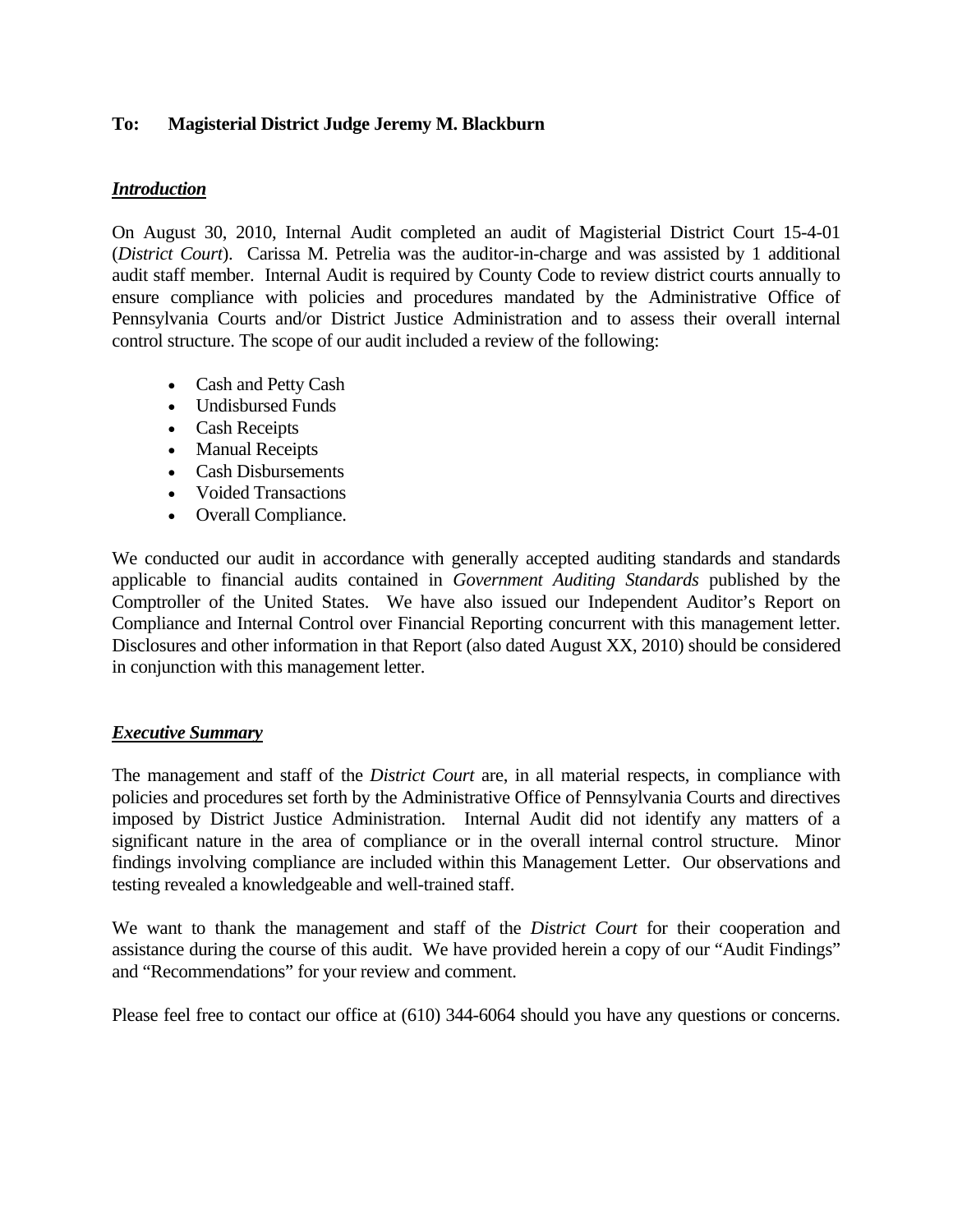## **COUNTY OF CHESTER**

# **MAGISTERIAL DISTRICT COURT 15-4-01**

## **FINDINGS AND RECOMMENDATIONS**

## **FOR THE YEAR ENDED DECEMBER 31, 2009**

# **I. COMPLIANCE WITH POLICIES AND PROCEDURES**

In order to test compliance with all applicable policies, procedures, and regulations, Internal Audit selected a statistical sample of 25 case files out of a total population of 4,810 case files created in 2009. In addition, we performed other related tests of cash receipts, cash disbursements, manual receipts, undisbursed funds, and voided transactions. Sample sizes for each of the tested areas are determined through a risk assessment analysis based on the results of the *District Court's* prior year audit and current year case load. We believe the results of our tests are representative of the entire population on the basis of accepted audit sampling principles.

#### Finding 1: Overall Compliance

Internal Audit noted the following:

- In 2 instances, the warrant on a traffic case was not recalled/reissued within 60 days
- In 1 instance, the bail bond on file was not signed by the defendant.

#### Recommendation

Internal Audit recommends that *District Court* management reemphasize to the staff the importance of adhering to the collection and bail procedures as outlined in the District Justice Automated Office Clerical Procedures Manual.

#### *Auditee Response*

#### *Warrants-*

*We will keep trying to work within the internal controls established even with the combined efforts of outside distractions that interrupt the internal controls established process.* 

#### *Bail Bond-*

*We have established a more concise procedure to prevent any further problems per the audit finding.*